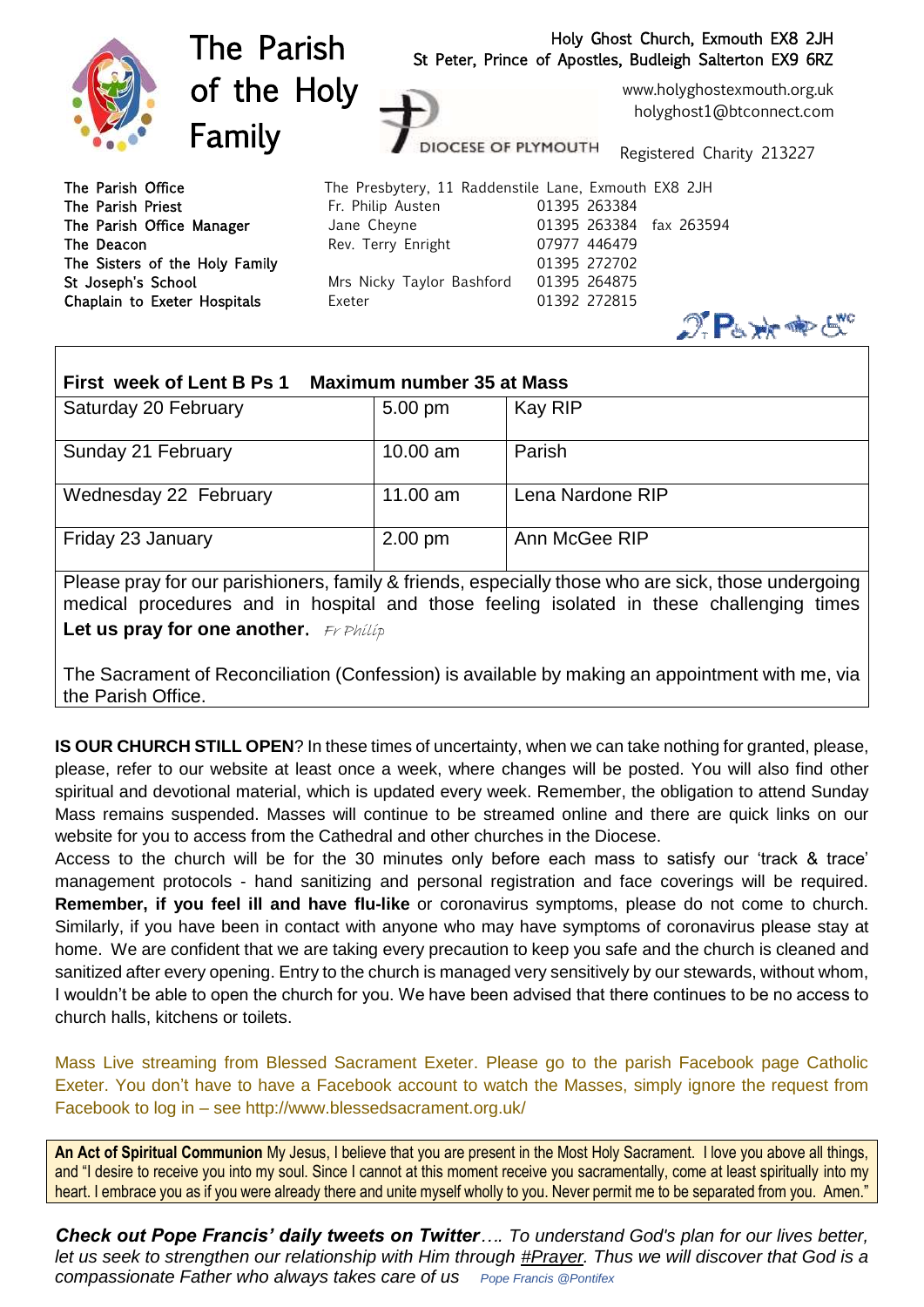

**Just as JOY was our word for Advent, let HOPE be our anchor word for Lent.**

Please remember to look at the 'Lent at Home' booklet that I prepared for you. Fr. Philip

## From the First Reading of the First Sunday of Lent (Genesis 9:8-15)

God spoke to Noah and his sons, "....

When I gather the clouds over the earth and the bow appears in the clouds, I will recall the Covenant between myself and you and every living creature of every kind. And so the waters shall never again become a flood to destroy all things of flesh."

True wisdom demands an encounter with reality. Today, however, everything can be created, disguised and altered. A direct encounter even with the fringes of reality can thus prove intolerable. A mechanism of selection then comes into play, whereby I can immediately separate likes from dislikes, what I consider attractive from what I deem distasteful. In the same way, we can choose the people with whom we wish to share our world. Persons or situations we find unpleasant or disagreeable are simply deleted in today's virtual networks; a virtual circle is then created, isolating us from the real world in which we are living. Fratelli tutti §47



The wise men understood that this natural world is only an image and a copy of paradise. The existence of this world is simply a guarantee that there exists a world that is perfect. God created the world so that, through its visible objects, men could understand his spiritual teachings and the marvels of this wisdom. Paulo Coelho The Alchemist

Forgiving God, you already know all my failings, but I must face them and acknowledge them. I am truly sorry for all that I have done that was not as you would have wanted me to do. Sprinkle me

with the healing waters of your mercy as I promise to go forward in holiness and abandon sinful ways. Bless in a special way all those whom I have hurt by my actions.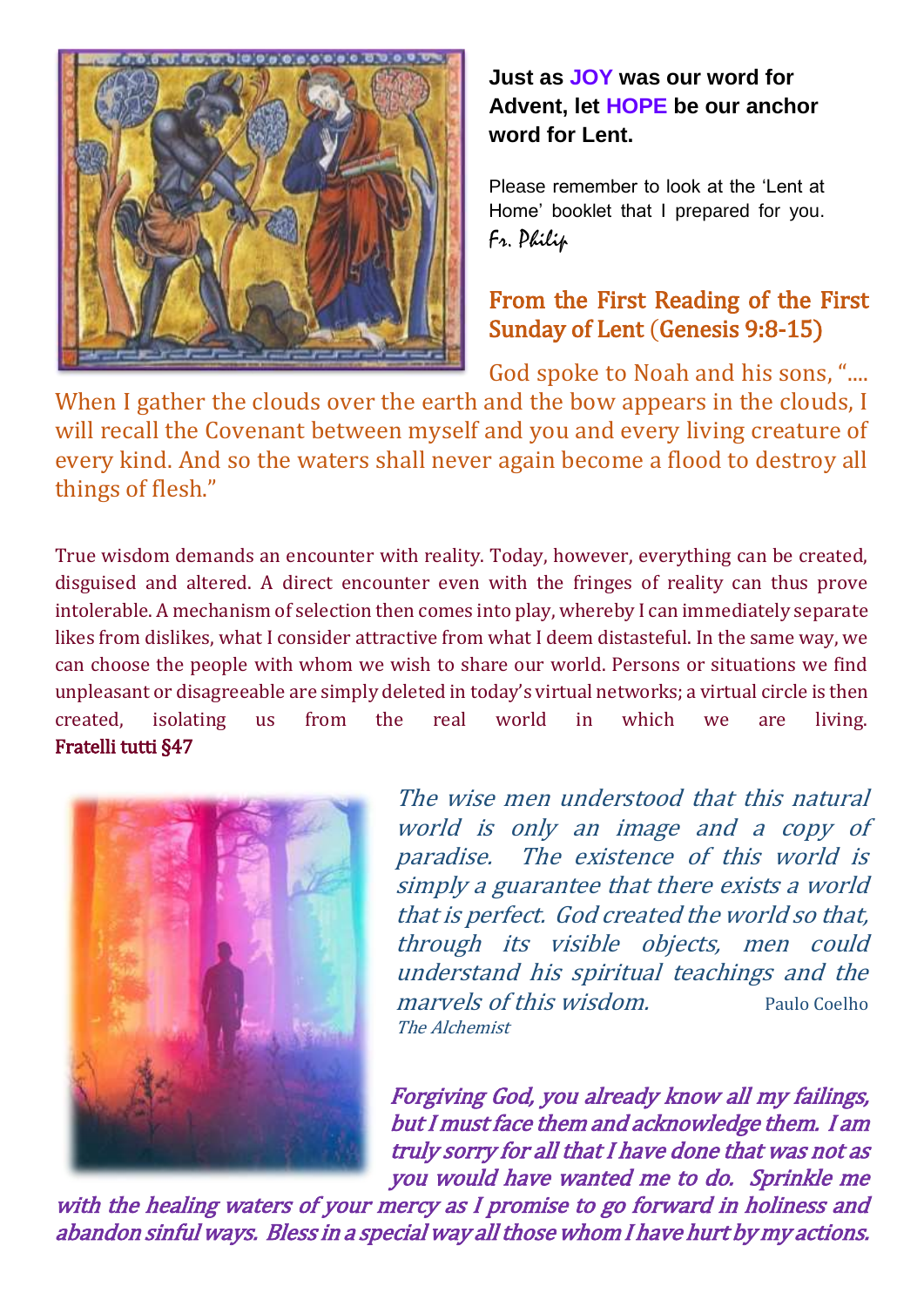**STATIONS OF THE CROSS TOGETHER....Together, at home, as a parish may we all try to pray** the Stations each Friday afternoon at 3.00.pm, so that we can be united in prayer while physically distanced.

**ZOOM STATIONS OF THE CROSS….** You are invited to attend a Stations of the Cross on Zoom, facilitated by our UCM group. This is a short service with images, to help us in our contemplation. The Stations will begin at 3 pm but the zoom room will be open from 2.30 pm. Clicking on the link below should take you straight in. Any problems please RING (not email) Siobhan Canham on 01395 227729 OR 07517 868 191.

Topic: Holy Family Stations of the Cross Start Time: Feb 19, 2021 03:00 PM London and every week on Friday

Join Zoom Meeting <https://us02web.zoom.us/j/84728376183?pwd=SmtMM2dSTnMvRFEyeXA3M1YzTERIZz09>

Meeting ID: 847 2837 6183 Passcode: lent21

**Fr. Philip's Book Club** DLB (DISTANCED-LENTEN-BOOKCLUB) **Have you started reading yet?** A suggestion is that we all, as far as possible read Fratelli tutti and/or The Alchemist. Pope Francis' Encyclical *Fratelli tutti* can be read on the Vatican website: It is also available from Amazon (paperback £8.99. and Kindle £3.99.) I will be very interested to hear your comments' Fr. Philip

You may also like a **LENT BIBLE STUDY** 6 Sessions Wed 17th February - Wednesday 24 March 7pm - 8:30pm <https://comeandsee.org/lent.html>

**\*\*\*\*Now available each weekend \*\*\*\*For those of you who can access the parish website, please keep your eyes posted for details of a Lent 'retreat resource' offered by David Wells,**  so well-known to us in the parish for his helpful, challenging and often amusing insights into our spiritual lives. Huge thanks to Dave for sharing these wonderful insights with us. Fr. Philip

Seeds of hope.... and thanksgiving..... Back in 2014 when we were planning the celebrations for our centenary year, many of you will remember planting sweet peas. The fruits of your labour filled our churches with colour and perfume for many weeks.

I invite you again to plant your favourite seeds and watch them grow. As we approach spring and summer, with the extension of the mass vaccine roll out and the hope that more of us will be able to return to celebrate together, you may like to bring a bunch to church, or to school, in thanks for our families, friends and the tremendous community we share.

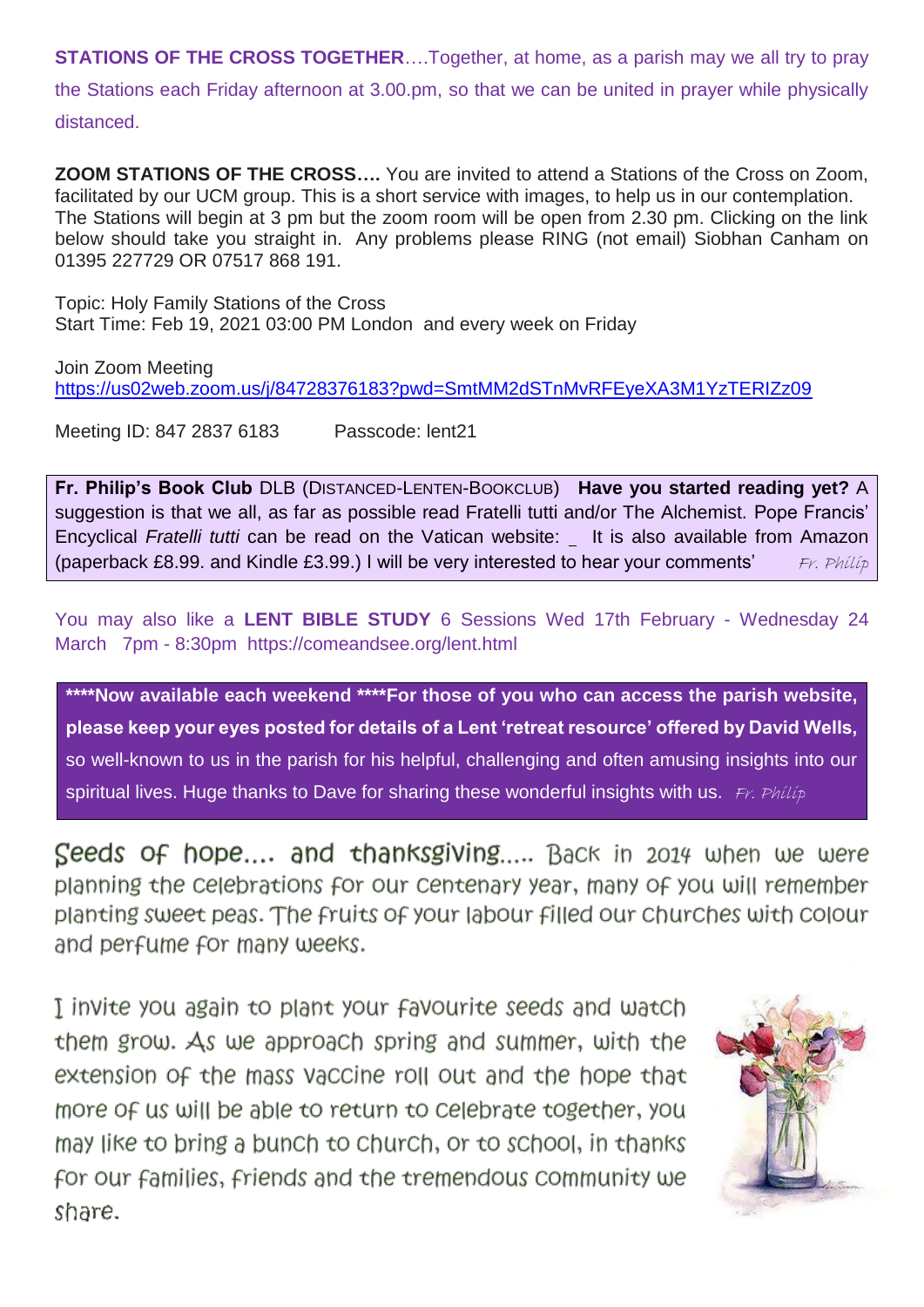

**CAFOD FAMILY FAST DAY IS ON Friday 26 February** You can make a real difference to the world's poorest people by donating to CAFOD. Your gift could provide a family with food, water, shelter and a way to earn a living meaning they can lift themselves out of poverty. CAFOD has partners across

the world, working wherever the need is greatest. This Lent please…

- *Donate to CAFOD by post: CAFOD Romero House 55 Westminster Bridge Road SE1 7JB*
- *Donate to CAFOD by phone 0303 303 3030*
- *Donate to CAFOD by Direct Debit [Set up a Direct Debit online;](https://cafod.org.uk/donations/direct-debit/?_Amount=15&_Appeal=3530) [Download a Direct Debit paper form;](https://cafod.org.uk/content/download/3802/26440/version/6/file/Regular%20Giving%20DD%20form%20April%202016.pdf) Gift Aid*
- *[Download and include a Gift Aid declaration](https://cafod.org.uk/content/download/32323/381186/version/3/file/Gift%20Aid%20form%202016.pdf) with your donation to boost it by 25 percent at no extra cost to you.*

*https://cafod.org.uk/* 

**Caritas Lent Resources** Caritas Plymouth has developed some resources for individual, group and parish reflection during Lent 2021. The resources include podcasts, links to websites and ideas for reflection during Lent, with a focus on Catholic Social Teaching [https://www.plymouth-diocese.org.uk/wp-](https://www.plymouth-diocese.org.uk/wp-content/uploads/2021/01/Lenten-2021-Resources.pdf)

[content/uploads/2021/01/Lenten-2021-Resources.pdf](https://www.plymouth-diocese.org.uk/wp-content/uploads/2021/01/Lenten-2021-Resources.pdf) . We hope that you find this material inspiring.

YOUR FAITH IN ACTION We are all called by God to play our part in making the world a better place! But how? Join our community of young people aged 13+ 5 sessions starting 22nd February 2021 7.30 - 8.30

### Contact Youth Event: youth@prcdtr.org.uk to book a place

Join our community of young people (aged 13+) for 5 weeks of fun, faith and finding out about how to put your faith into action for the good of others. Over the first 2 weeks we will get to know each other, our interests and amazing potential - and then meet a group of asylum seekers/refugees and learn from their experience. The subsequent weeks will flow according to the groups interest. For further information and to book a place please email: [youth@prcdtr.org.uk](mailto:youth@prcdtr.org.uk)

#### Online Drama course – The Last Supper

This 4 week virtual course is a chance to explore the Last Supper through script, movement and improvisation; thinking about what the disciples were thinking and talked about as they prepared to arrive at a strangers house for the annual Jewish feast; what did they talk about during the feast; how did they react when Jesus talked about one of the being a traitor. The sessions are fun, they include lots of drama games. If you are year 6 or older and would like a place on the course please email [youth@prcdtr.org.uk](mailto:youth@prcdtr.org.uk)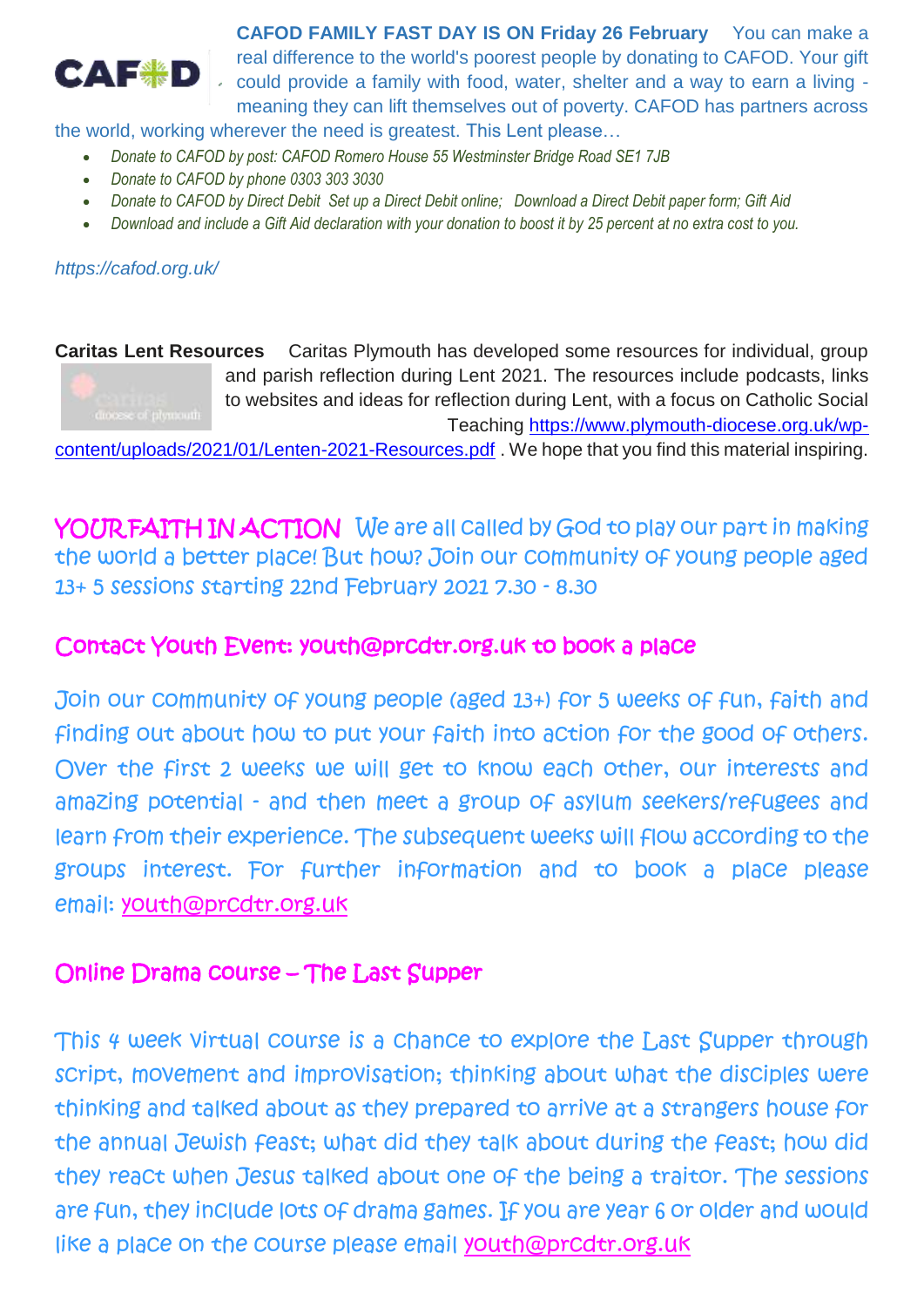# THANK YOU to those of you who have already **contributed to our Holy Family Lent Appeal**

In his Angelus [address](http://www.vatican.va/content/francesco/en/angelus/2020/documents/papa-francesco_angelus_20201227.html) Dec. 27, the feast of the Holy Family, the pope noted that March 19, 2021, would mark five years since the signing of *Amoris laetitia* (The Joy of Love) following the synods on the family in 2014 and 2015.

He said: *"Today's feast reminds us of the example of evangelising with the family, proposing to us once again the ideal of conjugal and family love, as* 

*underlined in the apostolic exhortation Amoris laetitia, promulgated five years ago this coming March 19. And it will be a year of reflection on Amoris laetitia and it will be an opportunity to focus more closely on the contents of the document..... As of now, I invite everyone to take part in the initiatives that will be promoted during the Year..... Let us entrust our journey, with families all over the world, to the Holy Family of Nazareth, in particular to St. Joseph, the devoted spouse and father."*

Our Parish School, as we all know, is under the patronage of '*St. Joseph, the devoted spouse and father'.* I am asking, therefore, that our Parish Appeal, our 'lenten almsgiving' will be for the benefit of our children in St Joseph's, to recognise, as a community, the untiring effort of all the staff, in enormously trying circumstances, to teach *'gospel values'* to those entrusted to us.

It would be an enormous help if you would make your gift to the school directly since, as a parish, we are currently prohibited from processing cash and cheques.

Please, therefore, place your cheque, payable to *St Joseph's School (Exmouth) PTA* in an envelope marked **Holy Family Lent Appeal.** You may then drop it through the Presbytery letterbox. If you wish to *Gift Aid* your donation, please add a note to that effect. If you wish to make a direct gift to the school, please telephone the administration for details on 264875

As we in Lent follow *the paths of hope,* let's meet St. Joseph's *'walking with Jesus to be the best that we can be'.* **Thank you!**

mouth





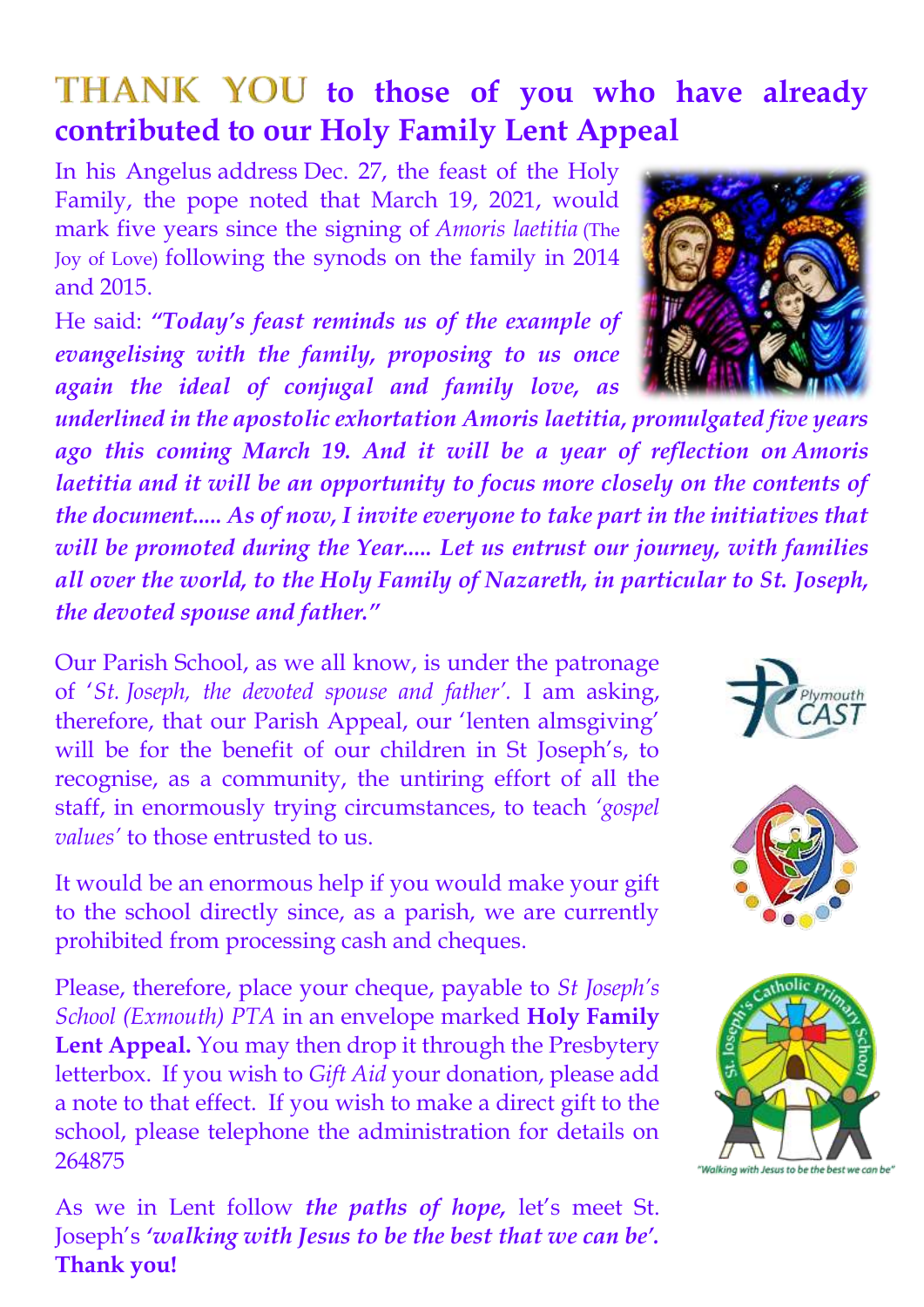



## **Larder/Foodbank report: February news update**

The Exmouth Community Larder decided to change its name to Exmouth Foodbank some time ago, but in March 2020 the Coronavirus hit. It is being implemented now with a much improved website and new email addresses, although some problems have to be sorted!. Looking into the future causes us to look back into the past to grasp the overall picture!

The first lockdown in March 2020 created a surge in people volunteering and a surge in demand from people who could not get supplies, all matched by a surge in donations. Meanwhile volunteers over 70 had to step back leaving new recruits to man the fort led by a few younger previous volunteers. With so many new initiatives at that time to help people, it is easy to think wrongly of the Community Larder being driven by the crisis.

Food emergencies are not new - there have been hungry people needing help from time immemorial. Those who go back to WWII and rationing remember help being provided within each community. People who had enough shared with those that did not. The Gospels remind us "the poor are always with us" The need will continue into the future, especially as more people are relying on government support; many will fall through cracks in the system; mental health issues will expand, where support was already struggling!!

In 2009 in Exmouth, Rev'd John Graver, Minister of Christ Church, filled a spare room in the manse with food for needy families, while Tim Davies had started gathering tins in his garage in Brixington and distributing them to those in need.

Tim became part of the founding group in the Larder managing the stockroom, Chris Barker-

Bey organised dealings with clients, Major Steve Watson of the Salvation Army did something of everything.

Rev'd Ian Pusey, a retired minister at Holy Trinity, had run a food bank since 1990 in his previous



*Volunteers in November 2013 Left to right - back row: Richard Ward, Major Steve Watson, Anthony Bernard, Bill Nash (the mayor), Tim Davies, Phil Lunt, Carole Aldersley, David Mortimer,* 

*Front row: Brenda Chanter, Chris King, Ronni Stevens, Jan Harper, Marie Corker, Jean Taylor, Judy Ring, Jo Corney, Major Ian Harris, SA Division Commander for Devon* 

parish, serving 45-50 people a week, referred by social services. The Trussel Trust set up its first food bank in 2000 in Salisbury. This went on to create a national food bank movement, with an organised structure and paid staff, which made big news, but it was not the start of food banks or of the need, but it did create publicity and an impetus!! *&Cornwall.*

The ethos of providing help in a food emergency continues, as does the need to guide people to seek help with their underlying crisis. Thanks to the generosity of the whole of greater Exmouth Community there are currently plenty of volunteers and donations.

The new committee, about to launch a new website and with the experience of the huge demands of 2020, look forward to the challenges of 2021 and beyond …..more later!!